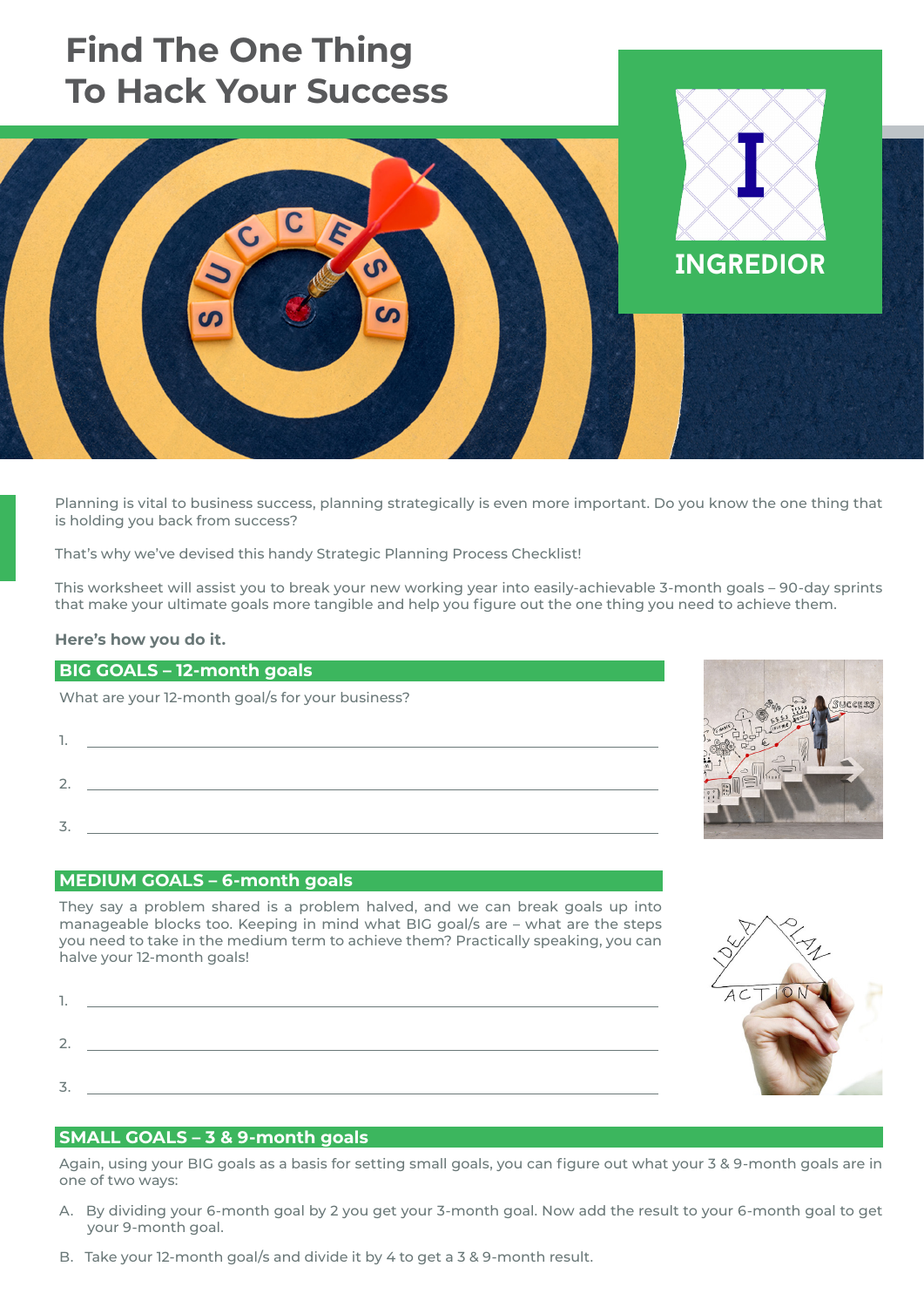### *Example:*

*If you want 100 new clients in 12 months you would do the following:* 

- *• 100/2 = 50 (6-month goal)*
- *• 50/2 = 25 (3-month goal)*
- *Then (6-month goal + 3-month goal)*
- *• 50 + 25 = 75 (9-month goal)*





Now for the most important part…

### *What is the ONE THING you need to make this goal/s happen?*

Take the goal/s you have listed above in the BIG Goals section, based on your 9, 6, 3-month goals write the top 3 activities you need to do for these goals to be achieved.

|                  | Coal 1                                                                                                                  |  |
|------------------|-------------------------------------------------------------------------------------------------------------------------|--|
| 1.               | <u> 1989 - Johann Barn, mars ann an t-A</u>                                                                             |  |
| 2.               |                                                                                                                         |  |
| $\overline{3}$ . |                                                                                                                         |  |
|                  |                                                                                                                         |  |
|                  |                                                                                                                         |  |
| 1.               |                                                                                                                         |  |
| 2.               | <u> 1980 - An Dùbhlachd ann an Dùbhlachd ann an Dùbhlachd ann an Dùbhlachd ann an Dùbhlachd ann an Dùbhlachd ann </u>   |  |
| $\overline{3}$ . |                                                                                                                         |  |
|                  | <u> 1989 - Andrea Stadt Britain, amerikansk politiker (d. 1989)</u>                                                     |  |
| Goal 3           | $\mathcal{L}(\mathcal{L})$ and $\mathcal{L}(\mathcal{L})$ and $\mathcal{L}(\mathcal{L})$ and $\mathcal{L}(\mathcal{L})$ |  |
| $\mathbb{L}$     | a de la construcción de la construcción de la construcción de la construcción de la construcción de la construcción     |  |
| 2.               |                                                                                                                         |  |
|                  | a sa kabilang pangalang sa pangalang sa pangalang sa pangalang sa pangalang sa pangalang sa pangalang sa pang           |  |
| 3.               |                                                                                                                         |  |

Then, place the corresponding letter next to them (**T**, **M**, **S**, **D**) that you believe you will need to achieve that particular goal. Be Honest.